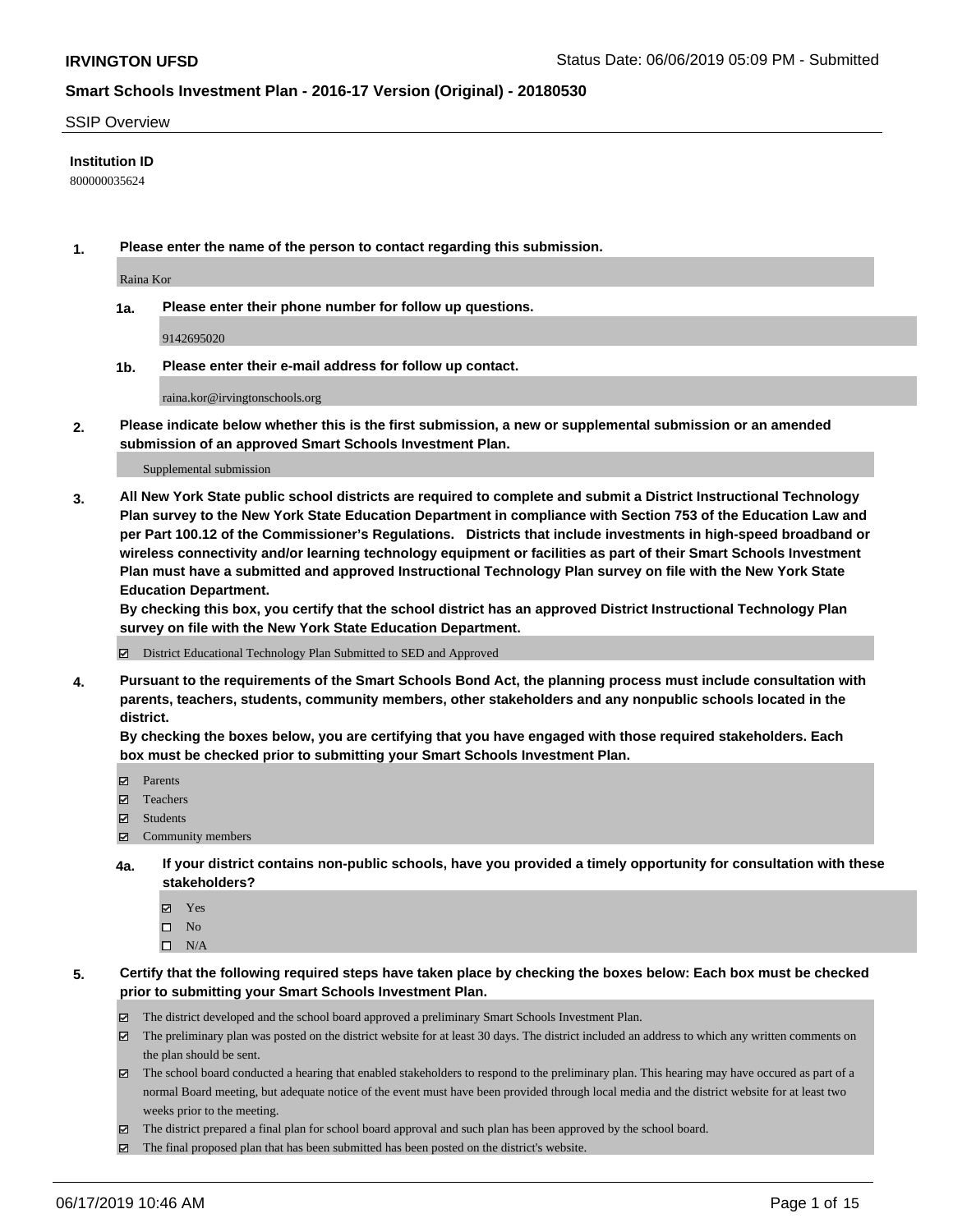SSIP Overview

**5a. Please upload the proposed Smart Schools Investment Plan (SSIP) that was posted on the district's website, along with any supporting materials. Note that this should be different than your recently submitted Educational Technology Survey. The Final SSIP, as approved by the School Board, should also be posted on the website and remain there during the course of the projects contained therein.**

IrvingtonUFSDPreliminarySmartSchoolsInvestmentPlan.pdf

**5b. Enter the webpage address where the final Smart Schools Investment Plan is posted. The Plan should remain posted for the life of the included projects.**

https://www.irvingtonschools.org/Page/4354

**6. Please enter an estimate of the total number of students and staff that will benefit from this Smart Schools Investment Plan based on the cumulative projects submitted to date.**

2,100

**7. An LEA/School District may partner with one or more other LEA/School Districts to form a consortium to pool Smart Schools Bond Act funds for a project that meets all other Smart School Bond Act requirements. Each school district participating in the consortium will need to file an approved Smart Schools Investment Plan for the project and submit a signed Memorandum of Understanding that sets forth the details of the consortium including the roles of each respective district.**

 $\Box$  The district plans to participate in a consortium to partner with other school district(s) to implement a Smart Schools project.

#### **8. Please enter the name and 6-digit SED Code for each LEA/School District participating in the Consortium.**

| Partner LEA/District | <b>ISED BEDS Code</b> |
|----------------------|-----------------------|
| (No Response)        | (No Response)         |

#### **9. Please upload a signed Memorandum of Understanding with all of the participating Consortium partners.**

(No Response)

**10. Your district's Smart Schools Bond Act Allocation is:**

\$277,051

**11. Enter the budget sub-allocations by category that you are submitting for approval at this time. If you are not budgeting SSBA funds for a category, please enter 0 (zero.) If the value entered is \$0, you will not be required to complete that survey question.**

|                                       | Sub-<br><b>Allocations</b> |
|---------------------------------------|----------------------------|
| School Connectivity                   | l 0                        |
| Connectivity Projects for Communities | $\Omega$                   |
| <b>Classroom Technology</b>           | 89,712                     |
| Pre-Kindergarten Classrooms           | $\overline{0}$             |
| Replace Transportable Classrooms      | $\Omega$                   |
| High-Tech Security Features           | $\overline{0}$             |
| Totals:                               | 89,712                     |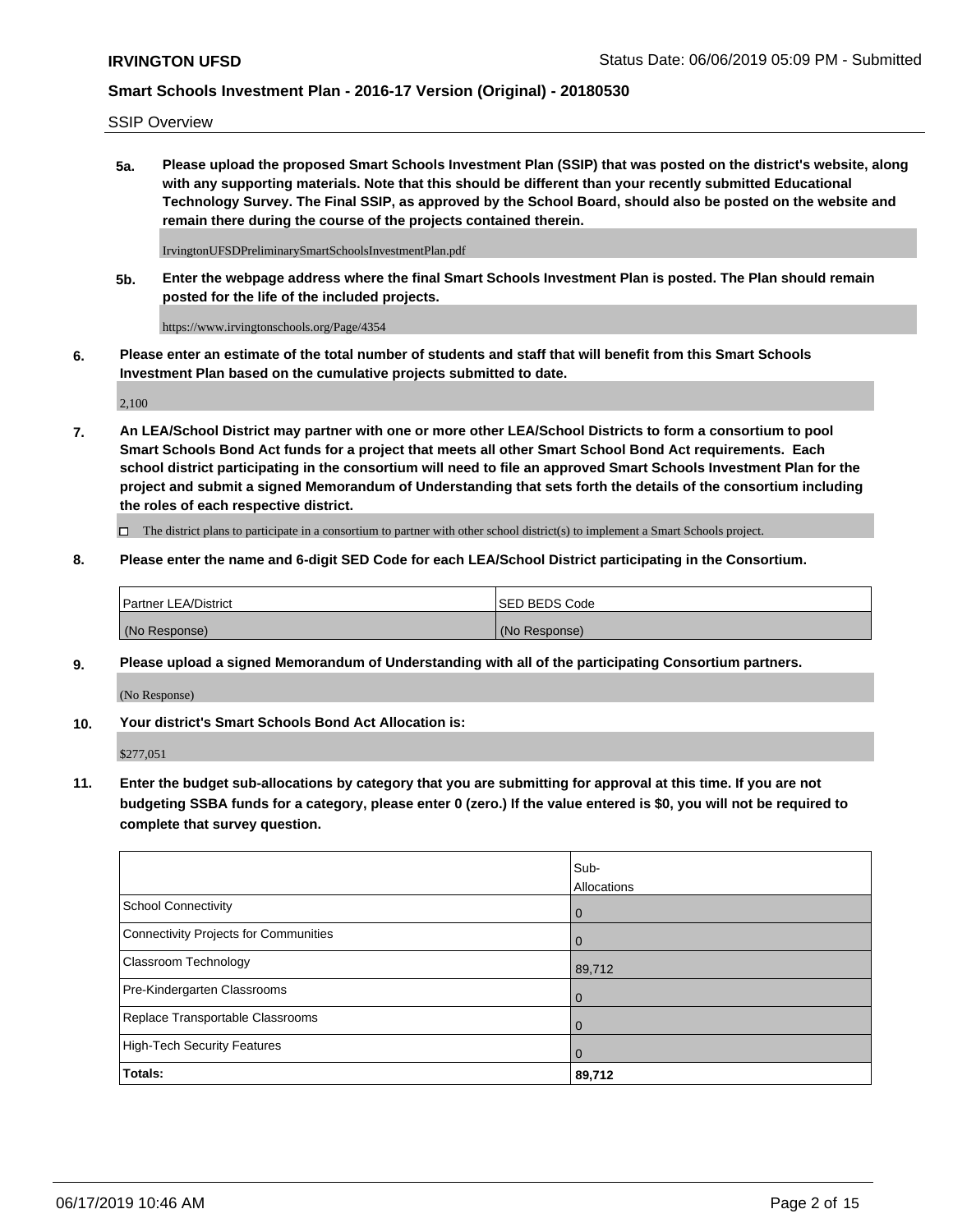School Connectivity

- **1. In order for students and faculty to receive the maximum benefit from the technology made available under the Smart Schools Bond Act, their school buildings must possess sufficient connectivity infrastructure to ensure that devices can be used during the school day. Smart Schools Investment Plans must demonstrate that:**
	- **• sufficient infrastructure that meets the Federal Communications Commission's 100 Mbps per 1,000 students standard currently exists in the buildings where new devices will be deployed, or**
	- **• is a planned use of a portion of Smart Schools Bond Act funds, or**
	- **• is under development through another funding source.**

**Smart Schools Bond Act funds used for technology infrastructure or classroom technology investments must increase the number of school buildings that meet or exceed the minimum speed standard of 100 Mbps per 1,000 students and staff within 12 months. This standard may be met on either a contracted 24/7 firm service or a "burstable" capability. If the standard is met under the burstable criteria, it must be:**

**1. Specifically codified in a service contract with a provider, and**

**2. Guaranteed to be available to all students and devices as needed, particularly during periods of high demand, such as computer-based testing (CBT) periods.**

**Please describe how your district already meets or is planning to meet this standard within 12 months of plan submission.**

(No Response)

**1a. If a district believes that it will be impossible to meet this standard within 12 months, it may apply for a waiver of this requirement, as described on the Smart Schools website. The waiver must be filed and approved by SED prior to submitting this survey.**

 $\Box$  By checking this box, you are certifying that the school district has an approved waiver of this requirement on file with the New York State Education Department.

#### **2. Connectivity Speed Calculator (Required)**

|                         | Number of<br>Students | Multiply by<br>100 Kbps | Divide by 1000 Current Speed<br>to Convert to<br>Required<br>Speed in Mb | lin Mb           | Expected<br>Speed to be<br>Attained Within   Required<br>12 Months | <b>Expected Date</b><br>When<br>Speed Will be<br><b>Met</b> |
|-------------------------|-----------------------|-------------------------|--------------------------------------------------------------------------|------------------|--------------------------------------------------------------------|-------------------------------------------------------------|
| <b>Calculated Speed</b> | (No<br>Response)      | (No Response)           | (No<br>Response)                                                         | (No<br>Response) | (No<br>Response)                                                   | (No<br>Response)                                            |

**3. Describe how you intend to use Smart Schools Bond Act funds for high-speed broadband and/or wireless connectivity projects in school buildings.**

(No Response)

**4. Describe the linkage between the district's District Instructional Technology Plan and the proposed projects. (There should be a link between your response to this question and your response to Question 1 in Part E. Curriculum and Instruction "What are the district's plans to use digital connectivity and technology to improve teaching and learning?)**

(No Response)

**5. If the district wishes to have students and staff access the Internet from wireless devices within the school building, or in close proximity to it, it must first ensure that it has a robust Wi-Fi network in place that has sufficient bandwidth to meet user demand.**

**Please describe how you have quantified this demand and how you plan to meet this demand.**

(No Response)

**6. As indicated on Page 5 of the guidance, the Office of Facilities Planning will have to conduct a preliminary review**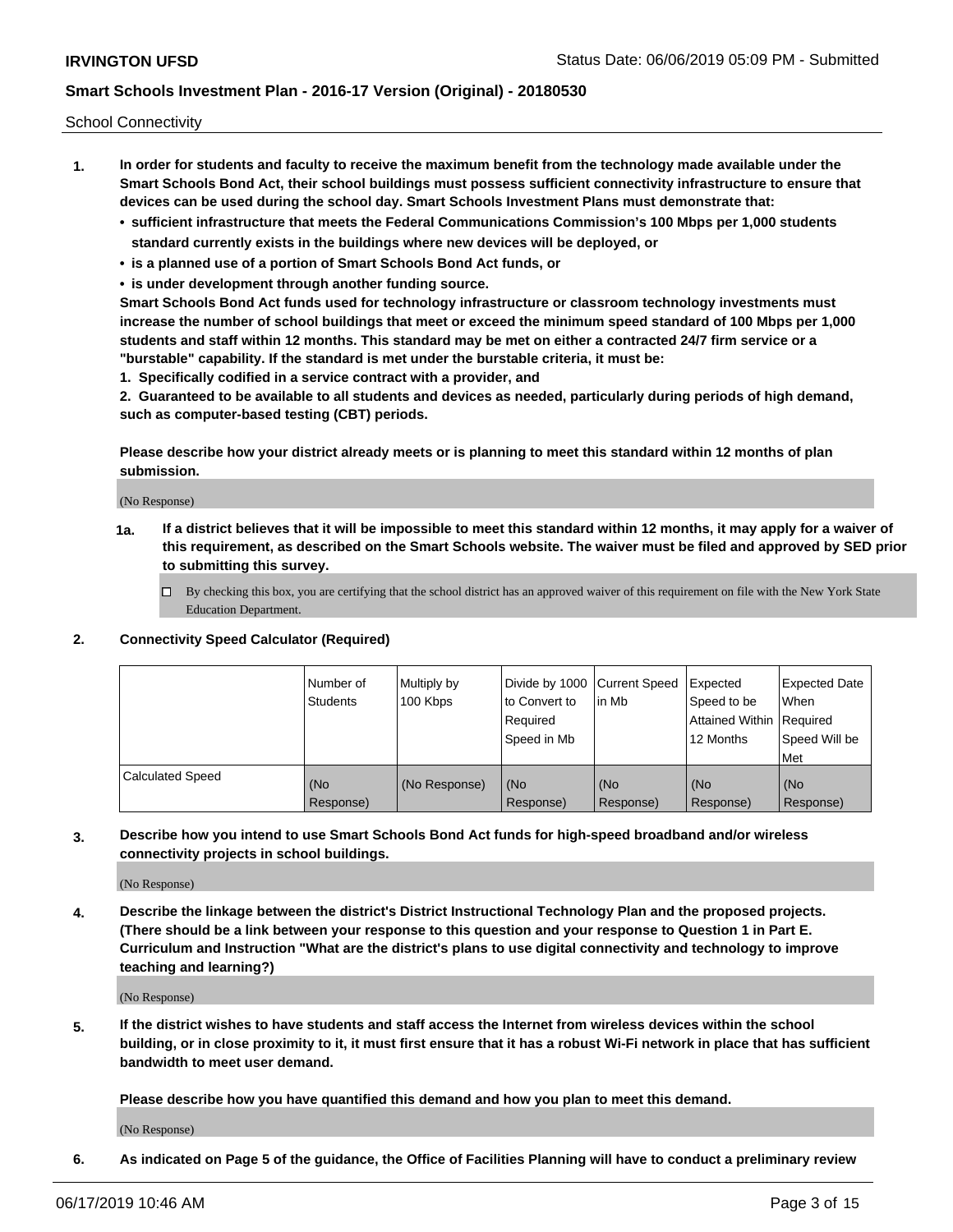School Connectivity

**of all capital projects, including connectivity projects.**

**Please indicate on a separate row each project number given to you by the Office of Facilities Planning.**

| Project Number |  |
|----------------|--|
|                |  |
|                |  |
|                |  |
| (No Response)  |  |
|                |  |
|                |  |
|                |  |

**7. Certain high-tech security and connectivity infrastructure projects may be eligible for an expedited review process as determined by the Office of Facilities Planning.**

**Was your project deemed eligible for streamlined review?**

(No Response)

**8. Include the name and license number of the architect or engineer of record.**

| Name          | License Number |
|---------------|----------------|
| (No Response) | (No Response)  |

**9. If you are submitting an allocation for School Connectivity complete this table. Note that the calculated Total at the bottom of the table must equal the Total allocation for this category that you entered in the SSIP Overview overall budget.** 

|                                            | Sub-          |
|--------------------------------------------|---------------|
|                                            | Allocation    |
| Network/Access Costs                       | (No Response) |
| <b>Outside Plant Costs</b>                 | (No Response) |
| School Internal Connections and Components | (No Response) |
| <b>Professional Services</b>               | (No Response) |
| Testing                                    | (No Response) |
| <b>Other Upfront Costs</b>                 | (No Response) |
| <b>Other Costs</b>                         | (No Response) |
| Totals:                                    | 0             |

**10. Please detail the type, quantity, per unit cost and total cost of the eligible items under each sub-category. This is especially important for any expenditures listed under the "Other" category. All expenditures must be eligible for tax-exempt financing to be reimbursed through the SSBA. Sufficient detail must be provided so that we can verify this is the case. If you have any questions, please contact us directly through smartschools@nysed.gov. NOTE: Wireless Access Points should be included in this category, not under Classroom Educational Technology, except those that will be loaned/purchased for nonpublic schools.**

| Select the allowable expenditure | Item to be purchased | Quantity      | Cost per Item | <b>Total Cost</b> |
|----------------------------------|----------------------|---------------|---------------|-------------------|
| type.                            |                      |               |               |                   |
| Repeat to add another item under |                      |               |               |                   |
| each type.                       |                      |               |               |                   |
| (No Response)                    | (No Response)        | (No Response) | (No Response) | (No Response)     |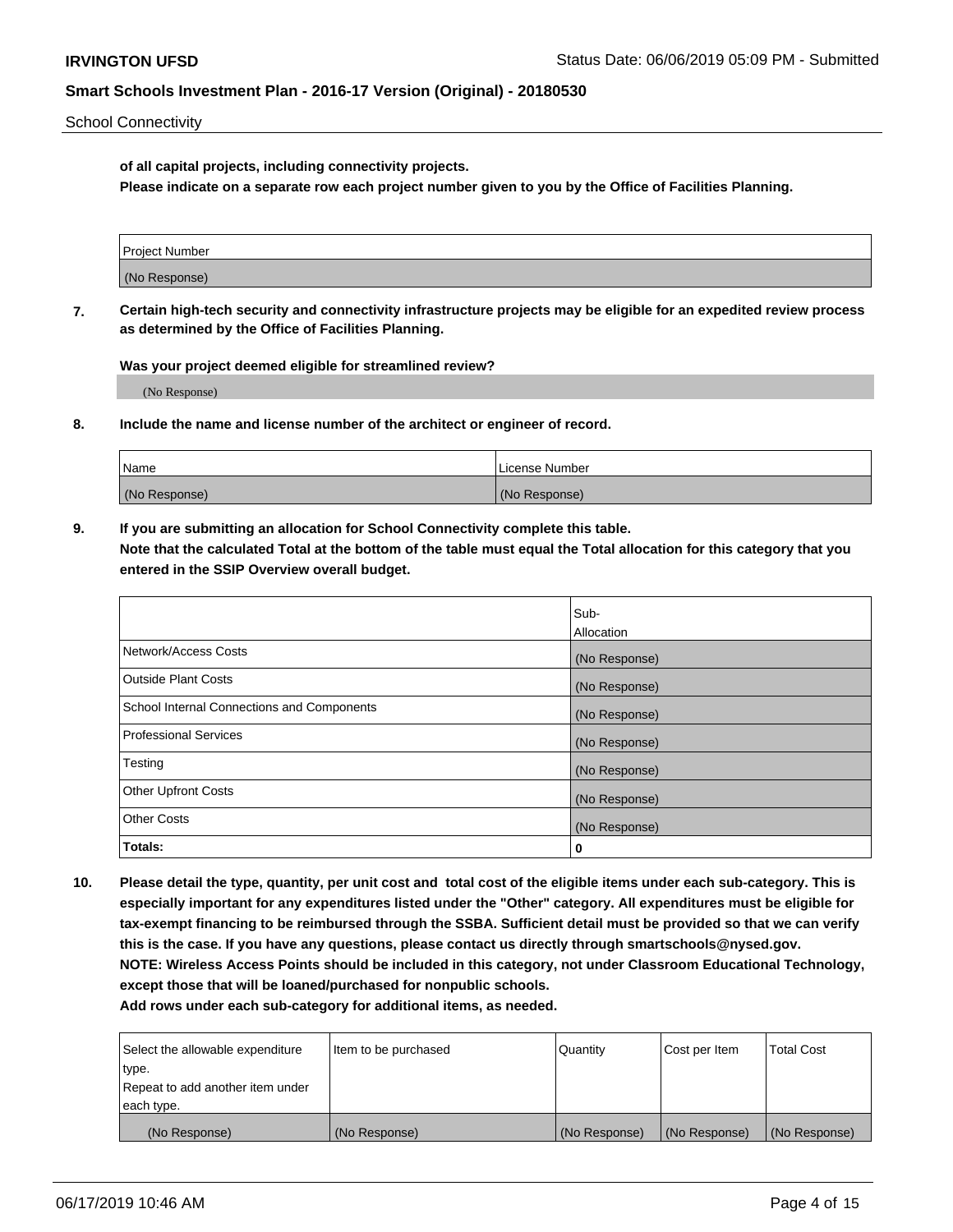Community Connectivity (Broadband and Wireless)

**1. Describe how you intend to use Smart Schools Bond Act funds for high-speed broadband and/or wireless connectivity projects in the community.**

(No Response)

**2. Please describe how the proposed project(s) will promote student achievement and increase student and/or staff access to the Internet in a manner that enhances student learning and/or instruction outside of the school day and/or school building.**

(No Response)

**3. Community connectivity projects must comply with all the necessary local building codes and regulations (building and related permits are not required prior to plan submission).**

 $\Box$  I certify that we will comply with all the necessary local building codes and regulations.

**4. Please describe the physical location of the proposed investment.**

(No Response)

**5. Please provide the initial list of partners participating in the Community Connectivity Broadband Project, along with their Federal Tax Identification (Employer Identification) number.**

| <b>Project Partners</b> | Federal ID#   |
|-------------------------|---------------|
| (No Response)           | (No Response) |

**6. If you are submitting an allocation for Community Connectivity, complete this table.**

**Note that the calculated Total at the bottom of the table must equal the Total allocation for this category that you entered in the SSIP Overview overall budget.**

|                                    | Sub-Allocation |
|------------------------------------|----------------|
| Network/Access Costs               | (No Response)  |
| <b>Outside Plant Costs</b>         | (No Response)  |
| <b>Tower Costs</b>                 | (No Response)  |
| <b>Customer Premises Equipment</b> | (No Response)  |
| <b>Professional Services</b>       | (No Response)  |
| Testing                            | (No Response)  |
| <b>Other Upfront Costs</b>         | (No Response)  |
| <b>Other Costs</b>                 | (No Response)  |
| Totals:                            | 0              |

**7. Please detail the type, quantity, per unit cost and total cost of the eligible items under each sub-category. This is especially important for any expenditures listed under the "Other" category. All expenditures must be capital-bond eligible to be reimbursed through the SSBA. If you have any questions, please contact us directly through smartschools@nysed.gov.**

| Select the allowable expenditure | Item to be purchased | Quantity      | Cost per Item | <b>Total Cost</b> |
|----------------------------------|----------------------|---------------|---------------|-------------------|
| type.                            |                      |               |               |                   |
| Repeat to add another item under |                      |               |               |                   |
| each type.                       |                      |               |               |                   |
| (No Response)                    | (No Response)        | (No Response) | (No Response) | (No Response)     |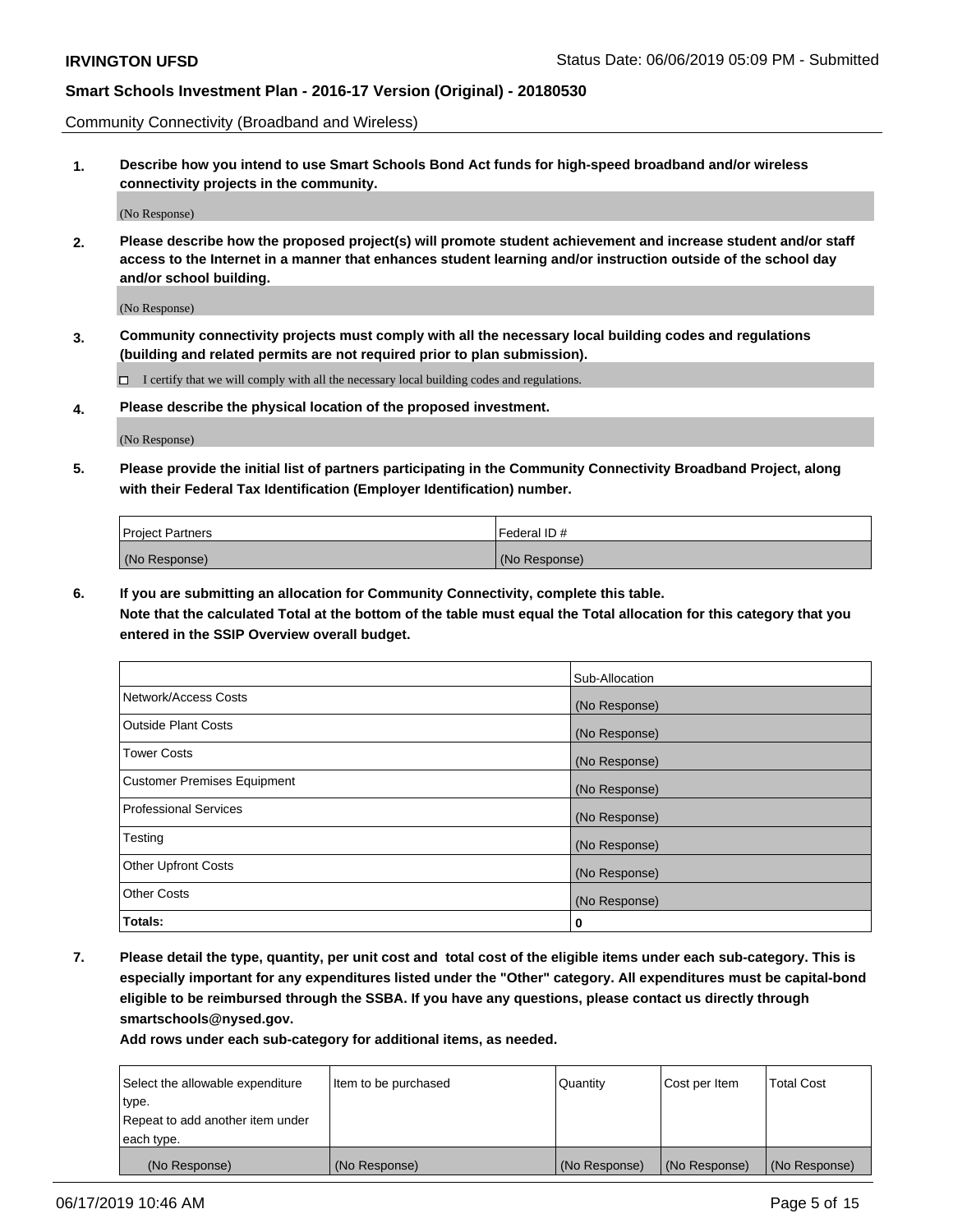#### Classroom Learning Technology

**1. In order for students and faculty to receive the maximum benefit from the technology made available under the Smart Schools Bond Act, their school buildings must possess sufficient connectivity infrastructure to ensure that devices can be used during the school day. Smart Schools Investment Plans must demonstrate that sufficient infrastructure that meets the Federal Communications Commission's 100 Mbps per 1,000 students standard currently exists in the buildings where new devices will be deployed, or is a planned use of a portion of Smart Schools Bond Act funds, or is under development through another funding source. Smart Schools Bond Act funds used for technology infrastructure or classroom technology investments must increase the number of school buildings that meet or exceed the minimum speed standard of 100 Mbps per 1,000 students and staff within 12 months. This standard may be met on either a contracted 24/7 firm service or a "burstable" capability. If the standard is met under the burstable criteria, it must be:**

**1. Specifically codified in a service contract with a provider, and**

**2. Guaranteed to be available to all students and devices as needed, particularly during periods of high demand, such as computer-based testing (CBT) periods.**

**Please describe how your district already meets or is planning to meet this standard within 12 months of plan submission.**

This is our second submission for SSBA funding. During our first submission, we acquired hardware which allowed us to not just meet the standard stated here but to exceed it in anticipation of growth. Currently we have around 1750 students. Our recent upgrade now allows us to accommodate for 300 Mbps. Additionally, we upgraded our lines between buildings to allow for 10 Gbps (and upgrade from our previous number of 1 Gbps).

- **1a. If a district believes that it will be impossible to meet this standard within 12 months, it may apply for a waiver of this requirement, as described on the Smart Schools website. The waiver must be filed and approved by SED prior to submitting this survey.**
	- $\Box$  By checking this box, you are certifying that the school district has an approved waiver of this requirement on file with the New York State Education Department.

#### **2. Connectivity Speed Calculator (Required)**

|                  | Number of<br><b>Students</b> | Multiply by<br>100 Kbps | Divide by 1000 Current Speed<br>to Convert to<br>Required<br>Speed in Mb | lin Mb | <b>I</b> Expected<br>Speed to be<br>Attained Within   Required<br>12 Months | <b>Expected Date</b><br><b>When</b><br>Speed Will be<br>Met |
|------------------|------------------------------|-------------------------|--------------------------------------------------------------------------|--------|-----------------------------------------------------------------------------|-------------------------------------------------------------|
| Calculated Speed | 1.750                        | 175,000                 | 175                                                                      | 300    | 300                                                                         | <b>Already Met</b>                                          |

**3. If the district wishes to have students and staff access the Internet from wireless devices within the school building, or in close proximity to it, it must first ensure that it has a robust Wi-Fi network in place that has sufficient bandwidth to meet user demand.**

**Please describe how you have quantified this demand and how you plan to meet this demand.**

During the first submission for SSBA funds, we received funding to implement Wifi networks at both of our elementary school buildings. We already had a robust Wifi network in place at our middle/high school campus. All networks were designed to utilize a saturation model rather than coverage model so we are equipped to handle growth through the addition of more devices. We recently upgraded our first generation Wifi access points to newer ones to ensure that our network met all new standards. As mentioned in the response to Question 1, we have also upgraded our internal bandwidth as well as our internet bandwidth to not only support our existing needs but to account for growth as well.

**4. All New York State public school districts are required to complete and submit an Instructional Technology Plan survey to the New York State Education Department in compliance with Section 753 of the Education Law and per Part 100.12 of the Commissioner's Regulations.**

**Districts that include educational technology purchases as part of their Smart Schools Investment Plan must have a submitted and approved Instructional Technology Plan survey on file with the New York State Education Department.**

By checking this box, you are certifying that the school district has an approved Instructional Technology Plan survey on file with the New York State Education Department.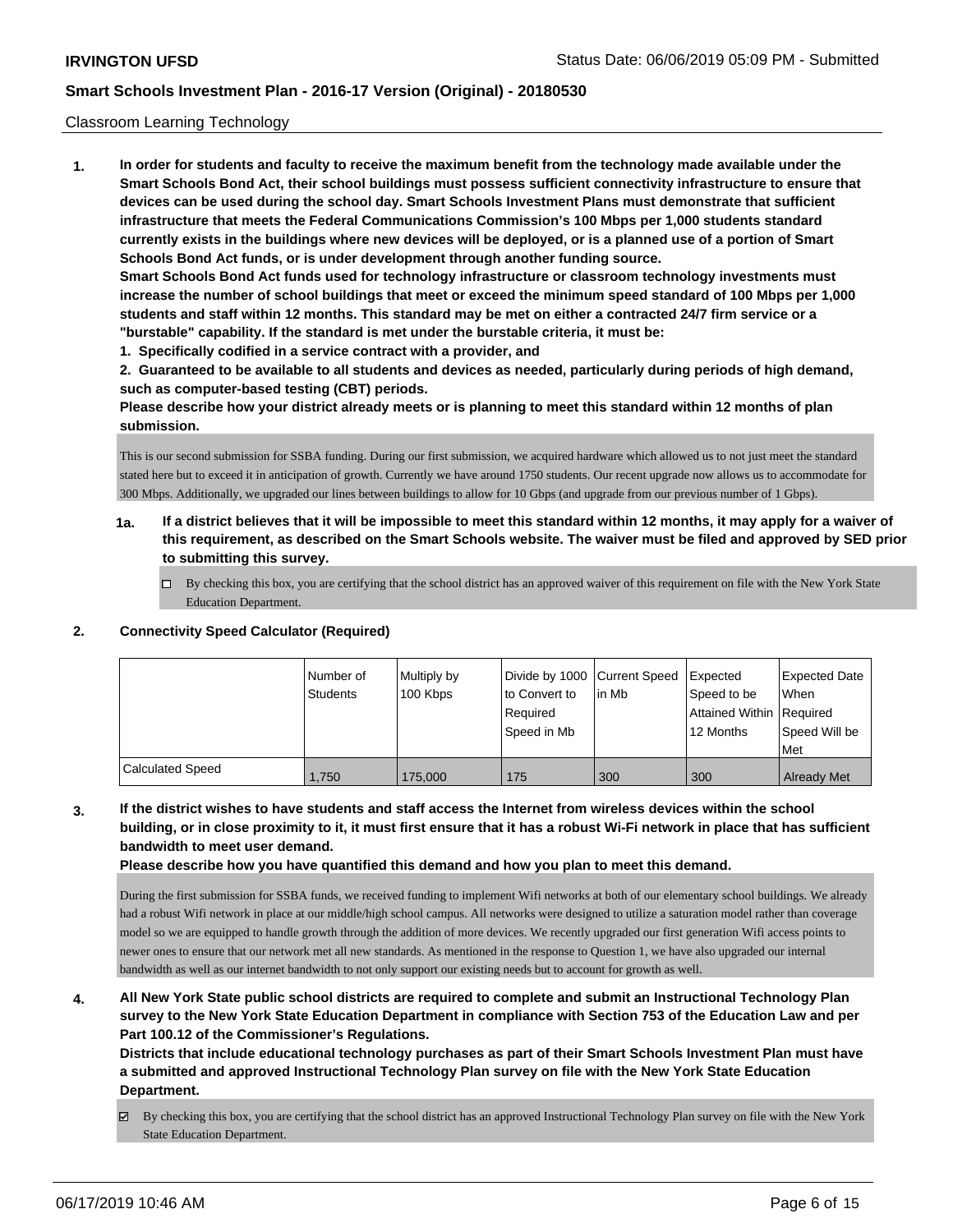#### Classroom Learning Technology

**5. Describe the devices you intend to purchase and their compatibility with existing or planned platforms or systems. Specifically address the adequacy of each facility's electrical, HVAC and other infrastructure necessary to install and support the operation of the planned technology.**

The devices that we are intending to purchase through these SSBA funds are in alignment with our existing technology plan as well as with the purchases that our district has already made. We currently support a model of five Chromebooks per classroom in K-8 classrooms with additional tubs available by department at the high school level. These funds will help us to move towards our target number of 10 devices per classroom. Our infrastructure (electrical, HVAC, etc.) is equipped to support this growth. Additionally, the tubs that we are ordering for storage are equipped with locking mechanisms to ensure that security needs are met as well.

#### **6. Describe how the proposed technology purchases will:**

- **> enhance differentiated instruction;**
- **> expand student learning inside and outside the classroom;**
- **> benefit students with disabilities and English language learners; and**
- **> contribute to the reduction of other learning gaps that have been identified within the district.**

**The expectation is that districts will place a priority on addressing the needs of students who struggle to succeed in a rigorous curriculum. Responses in this section should specifically address this concern and align with the district's Instructional Technology Plan (in particular Question 2 of E. Curriculum and Instruction: "Does the district's instructional technology plan address the needs of students with disabilities to ensure equitable access to instruction, materials and assessments?" and Question 3 of the same section: "Does the district's instructional technology plan address the provision of assistive technology specifically for students with disabilities to ensure access to and participation in the general curriculum?"**

The growth of our in-class chromebook program through the additional devices purchased through this phase of our SSBA funds will continue to help us make improvements to teaching and learning on several fronts. In terms of differentiated instruction, our current model allows for teachers to create assignments that can be done in class via small groups. Our target goal of 10 devices per classroom (with additional devices available to teachers through borrowing from their peers) allows teachers to plan assignments that students can complete in class while working in pairs or individually. This creates great flexibility for teachers in terms of the types of assignments they create for their students. Through the use of these devices and their connection to the work that we are doing already with G Suite and Google Classroom, it will only strengthen the tie in between the work that our students do in class and the work they do at home. Having additional devices in each classrooms also allows for students with special needs and ENL students to have increased opportunities to work alongside their peers through apps and extensions available to them via the Chrome browser on each device. The high level of customization and flexibility provided through these devices allows us to tailor them to meet the needs of all students. Providing educators with these additional devices and helping us to see our plan through will go a long way towards being able to ensure that we are able to meet the needs of every student and that we can address any identified learning gaps.

### **7. Where appropriate, describe how the proposed technology purchases will enhance ongoing communication with parents and other stakeholders and help the district facilitate technology-based regional partnerships, including distance learning and other efforts.**

As mentioned previously, the purchase of these additional devices via the SSBA funds will allow us to continue the chromebook initiative we have already started. Part of that work with chromebooks in our classrooms has been the integration of Google Classroom into teaching and learning. In fact, classes at the secondary level are mandated to use it as part of our communication efforts with students and parents. By adding additional devices through this round of SSBA funding, it will only increase our opportunities to leverage that tool for communication and collaboration. We have also seen that are initial deployment efforts have produced numerous opportunities for students to work with students from other buildings in our district as well as with students from other schools around the globe. In terms of distance learning, having these devices provides us with the flexibility needed to provide access to students who are engaged with work not based in our schools (i.e. online courses, etc.). Having mobile devices such as chromebooks allows us to provide optimal physical spaces for students to use rather than being tied down to a location due to a traditional desktop setup being in place.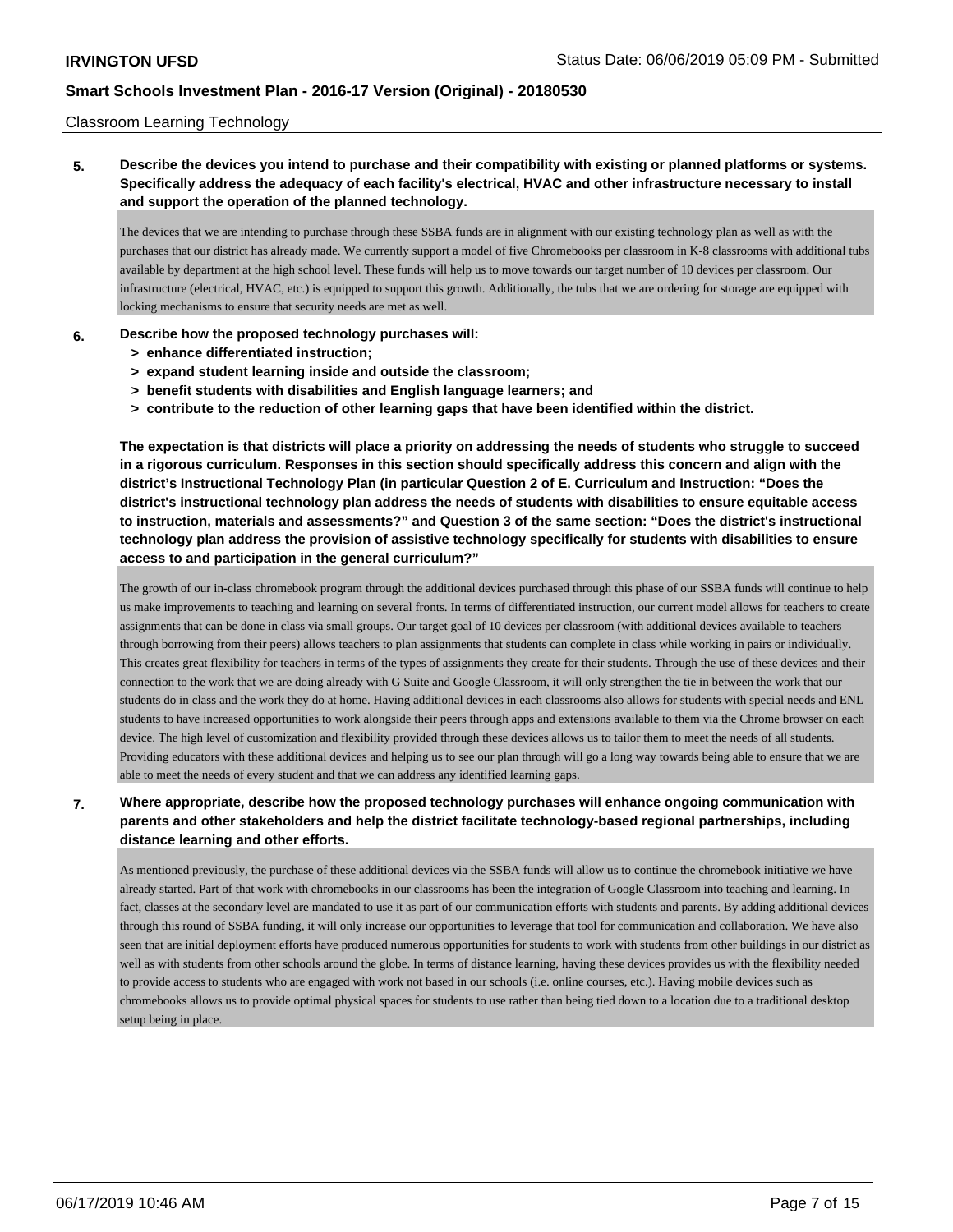#### Classroom Learning Technology

**8. Describe the district's plan to provide professional development to ensure that administrators, teachers and staff can employ the technology purchased to enhance instruction successfully.**

**Note: This response should be aligned and expanded upon in accordance with your district's response to Question 1 of F. Professional Development of your Instructional Technology Plan: "Please provide a summary of professional development offered to teachers and staff, for the time period covered by this plan, to support technology to enhance teaching and learning. Please include topics, audience and method of delivery within your summary."**

We have been engaged in ongoing professional development for administrators, teachers, and staff on the use of these devices since our introduction of chromebooks to our district several years ago. Training occurs on two fronts. The first is more logistical in nature and addresses how to use the devices, how to safely store and charge them, as well as how to borrow additional devices from other classrooms if needed. The second is how to integrate them from an instructional standpoint. We offer training for all staff on the various tools that leverage the chromebooks through the G Suite for Education platform including Google Docs, Gmail, Google Classroom, Google Sheets, Google Slides, etc. We have a training team that is available for ad hoc support through appointment to teachers in all buildings who need support from either a productivity or instructional standpoint. We are continuing to explore ways to offer new forms of training to address instructional needs on an ongoing basis.

- **9. Districts must contact the SUNY/CUNY teacher preparation program that supplies the largest number of the district's new teachers to request advice on innovative uses and best practices at the intersection of pedagogy and educational technology.**
	- By checking this box, you certify that you have contacted the SUNY/CUNY teacher preparation program that supplies the largest number of your new teachers to request advice on these issues.

#### **9a. Please enter the name of the SUNY or CUNY Institution that you contacted.**

Stony Brook University

**9b. Enter the primary Institution phone number.**

#### 631-632-7303

**9c. Enter the name of the contact person with whom you consulted and/or will be collaborating with on innovative uses of technology and best practices.**

Dr. Kenneth J. Lindblom

**10. A district whose Smart Schools Investment Plan proposes the purchase of technology devices and other hardware must account for nonpublic schools in the district.**

**Are there nonpublic schools within your school district?**

Yes

 $\square$  No

**10a. Describe your plan to loan purchased hardware to nonpublic schools within your district. The plan should use your district's nonpublic per-student loan amount calculated below, within the framework of the guidance. Please enter the date by which nonpublic schools must request classroom technology items. Also, specify in your response the devices that the nonpublic schools have requested, as well as in the in the Budget and the Expenditure Table at the end of the page.**

We have already spoken with the one non-public school in our district (John Cardinal O'Connor) about our plan for purchasing devices through the Classroom Technology domain, They also utilize Chromebooks through a G Suite for Education domain so we will be loaning them Chromebooks and storage tubs. I have separated out the exact device breakdown for what they will be receiving (including the tubs and the management console licenses) in Question 15. The John Cardinal O'Connor school will have an annual date of June 1st with by which to request usage of the devices. The district is spending \$162 more on the nonpublic schools that the calculator requires

**10b. A final Smart Schools Investment Plan cannot be approved until school authorities have adopted regulations specifying the date by which requests from nonpublic schools for the purchase and loan of Smart Schools Bond Act classroom technology must be received by the district.**

 $\blacksquare$ By checking this box, you certify that you have such a plan and associated regulations in place that have been made public.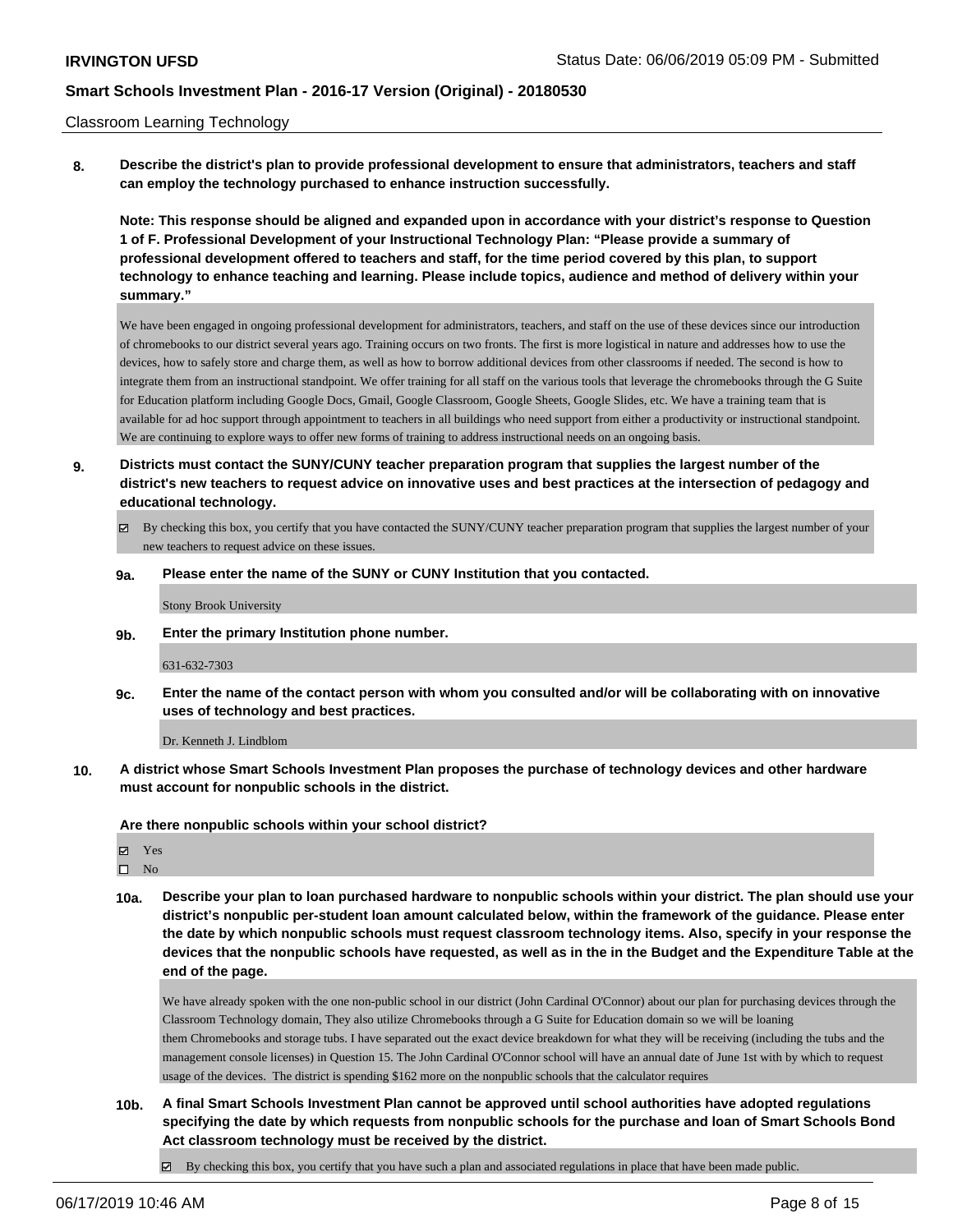Classroom Learning Technology

#### **11. Nonpublic Classroom Technology Loan Calculator**

**The Smart Schools Bond Act provides that any Classroom Learning Technology purchases made using Smart Schools funds shall be lent, upon request, to nonpublic schools in the district. However, no school district shall be required to loan technology in amounts greater than the total obtained and spent on technology pursuant to the Smart Schools Bond Act and the value of such loan may not exceed the total of \$250 multiplied by the nonpublic school enrollment in the base year at the time of enactment. See:**

**http://www.p12.nysed.gov/mgtserv/smart\_schools/docs/Smart\_Schools\_Bond\_Act\_Guidance\_04.27.15\_Final.pdf.**

|                                     | 1. Classroom<br>Technology<br>Sub-allocation | l 2. Public<br>Enrollment<br>$(2014-15)$ | 3. Nonpublic<br>l Enrollment<br>$(2014-15)$ | l 4. Sum of<br>Public and<br>Nonpublic<br>Enrollment | l 5. Total Per<br>Pupil Sub-<br>l allocation | 6. Total<br>Nonpublic Loan<br>Amount |
|-------------------------------------|----------------------------------------------|------------------------------------------|---------------------------------------------|------------------------------------------------------|----------------------------------------------|--------------------------------------|
| Calculated Nonpublic Loan<br>Amount | 89.712                                       | 1.758                                    | 64                                          | 1.822                                                | 49                                           | 3.136                                |

**12. To ensure the sustainability of technology purchases made with Smart Schools funds, districts must demonstrate a long-term plan to maintain and replace technology purchases supported by Smart Schools Bond Act funds. This sustainability plan shall demonstrate a district's capacity to support recurring costs of use that are ineligible for Smart Schools Bond Act funding such as device maintenance, technical support, Internet and wireless fees, maintenance of hotspots, staff professional development, building maintenance and the replacement of incidental items. Further, such a sustainability plan shall include a long-term plan for the replacement of purchased devices and equipment at the end of their useful life with other funding sources.**

 $\boxtimes$  By checking this box, you certify that the district has a sustainability plan as described above.

**13. Districts must ensure that devices purchased with Smart Schools Bond funds will be distributed, prepared for use, maintained and supported appropriately. Districts must maintain detailed device inventories in accordance with generally accepted accounting principles.**

By checking this box, you certify that the district has a distribution and inventory management plan and system in place.

**14. If you are submitting an allocation for Classroom Learning Technology complete this table. Note that the calculated Total at the bottom of the table must equal the Total allocation for this category that you entered in the SSIP Overview overall budget.**

|                          | Sub-Allocation |
|--------------------------|----------------|
| Interactive Whiteboards  | (No Response)  |
| <b>Computer Servers</b>  | (No Response)  |
| <b>Desktop Computers</b> | (No Response)  |
| <b>Laptop Computers</b>  | 62,055         |
| <b>Tablet Computers</b>  | (No Response)  |
| <b>Other Costs</b>       | 27,657         |
| Totals:                  | 89,712         |

**15. Please detail the type, quantity, per unit cost and total cost of the eligible items under each sub-category. This is especially important for any expenditures listed under the "Other" category. All expenditures must be capital-bond eligible to be reimbursed through the SSBA. If you have any questions, please contact us directly through smartschools@nysed.gov.**

**Please specify in the "Item to be Purchased" field which specific expenditures and items are planned to meet the district's nonpublic loan requirement, if applicable.**

**NOTE: Wireless Access Points that will be loaned/purchased for nonpublic schools should ONLY be included in**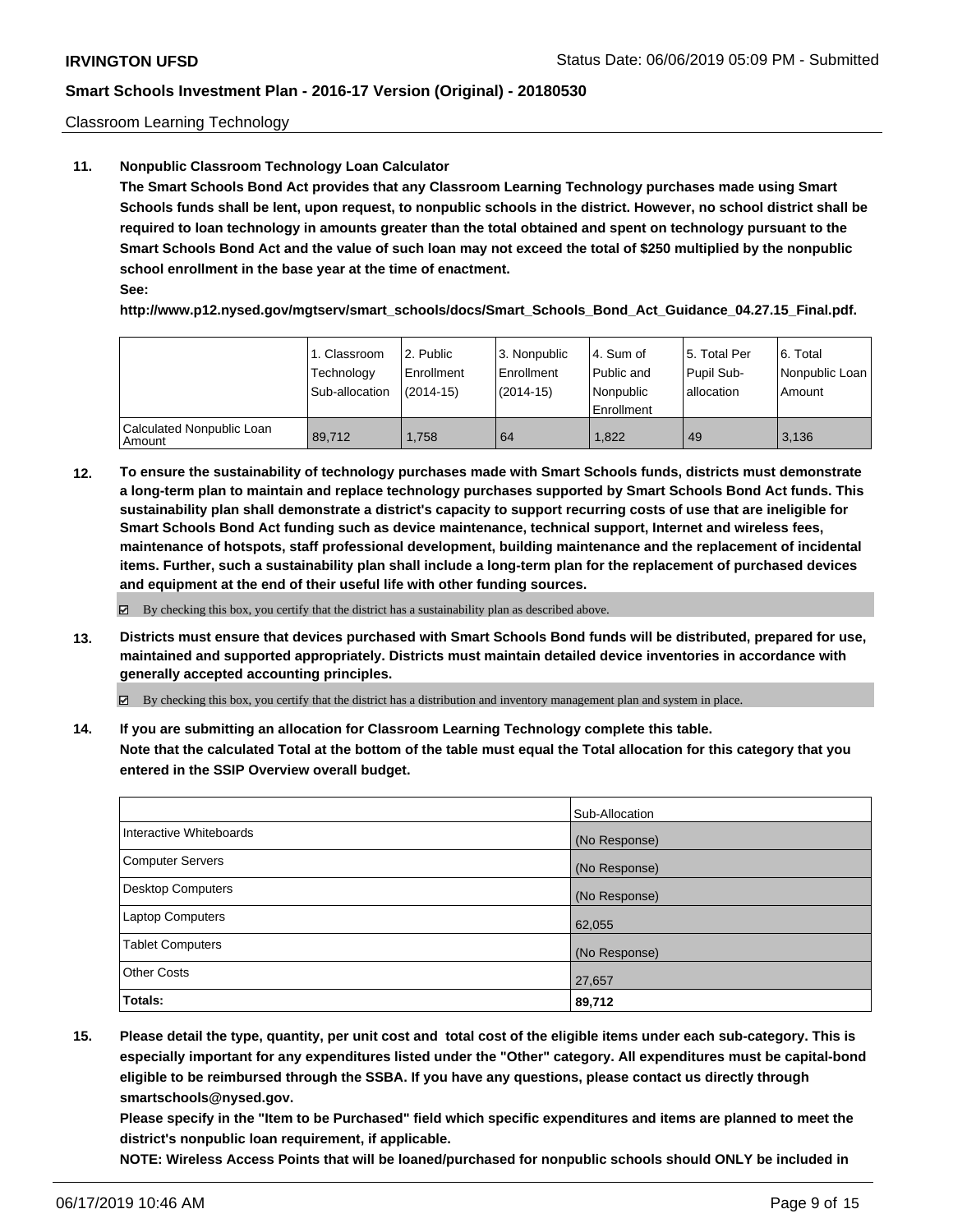## Classroom Learning Technology

# **this category, not under School Connectivity, where public school districts would list them. Add rows under each sub-category for additional items, as needed.**

| Select the allowable expenditure<br>type.<br>Repeat to add another item under<br>each type. | Item to be Purchased                                             | Quantity       | Cost per Item | <b>Total Cost</b> |
|---------------------------------------------------------------------------------------------|------------------------------------------------------------------|----------------|---------------|-------------------|
| <b>Laptop Computers</b>                                                                     | Samsung Chromebook 3 XE500C13K<br>$-11.6$                        | 303            | 197           | 59,691            |
| <b>Other Costs</b>                                                                          | <b>Tech Tub</b>                                                  | 61             | 299           | 18,239            |
| <b>Other Costs</b>                                                                          | Google Chrome Management Console<br>License                      | 303            | 28            | 8,484             |
| <b>Laptop Computers</b>                                                                     | Samsung Chromebook 3 XE500C13K<br>- 11.6 (for Non Public Use)    | 12             | 197           | 2,364             |
| <b>Other Costs</b>                                                                          | Tech Tub (for Non Public use)                                    | $\overline{2}$ | 299           | 598               |
| <b>Other Costs</b>                                                                          | Google Chrome Management Console<br>License (for Non Public Use) | 12             | 28            | 336               |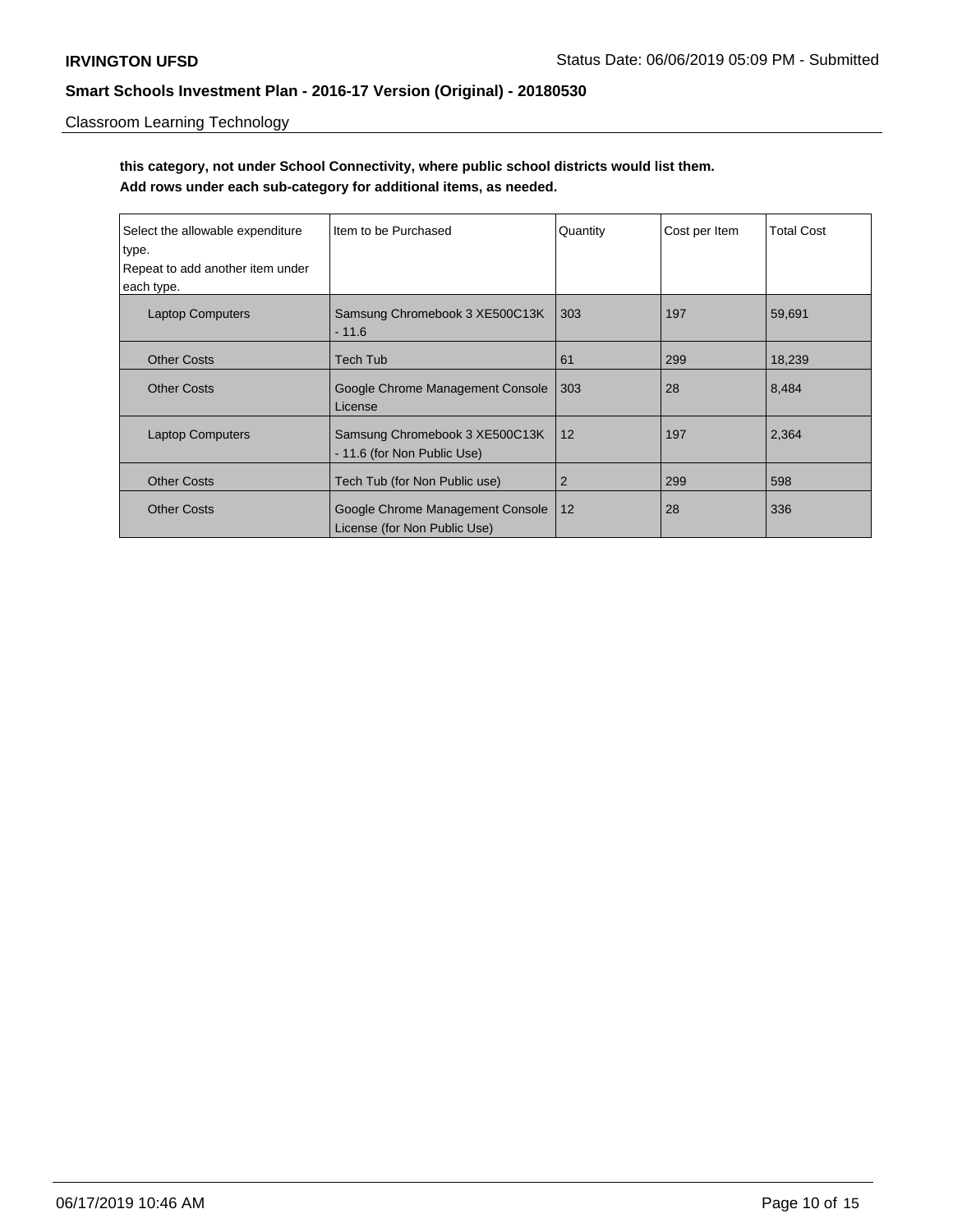#### Pre-Kindergarten Classrooms

**1. Provide information regarding how and where the district is currently serving pre-kindergarten students and justify the need for additional space with enrollment projections over 3 years.**

(No Response)

- **2. Describe the district's plan to construct, enhance or modernize education facilities to accommodate prekindergarten programs. Such plans must include:**
	- **Specific descriptions of what the district intends to do to each space;**
	- **An affirmation that pre-kindergarten classrooms will contain a minimum of 900 square feet per classroom;**
	- **The number of classrooms involved;**
	- **The approximate construction costs per classroom; and**
	- **Confirmation that the space is district-owned or has a long-term lease that exceeds the probable useful life of the improvements.**

(No Response)

**3. Smart Schools Bond Act funds may only be used for capital construction costs. Describe the type and amount of additional funds that will be required to support ineligible ongoing costs (e.g. instruction, supplies) associated with any additional pre-kindergarten classrooms that the district plans to add.**

(No Response)

**4. All plans and specifications for the erection, repair, enlargement or remodeling of school buildings in any public school district in the State must be reviewed and approved by the Commissioner. Districts that plan capital projects using their Smart Schools Bond Act funds will undergo a Preliminary Review Process by the Office of Facilities Planning.**

**Please indicate on a separate row each project number given to you by the Office of Facilities Planning.**

| Project Number |  |
|----------------|--|
| (No Response)  |  |
|                |  |

**5. If you have made an allocation for Pre-Kindergarten Classrooms, complete this table.**

**Note that the calculated Total at the bottom of the table must equal the Total allocation for this category that you entered in the SSIP Overview overall budget.**

|                                          | Sub-Allocation |
|------------------------------------------|----------------|
| Construct Pre-K Classrooms               | (No Response)  |
| Enhance/Modernize Educational Facilities | (No Response)  |
| <b>Other Costs</b>                       | (No Response)  |
| Totals:                                  | 0              |

**6. Please detail the type, quantity, per unit cost and total cost of the eligible items under each sub-category. This is especially important for any expenditures listed under the "Other" category. All expenditures must be capital-bond eligible to be reimbursed through the SSBA. If you have any questions, please contact us directly through smartschools@nysed.gov.**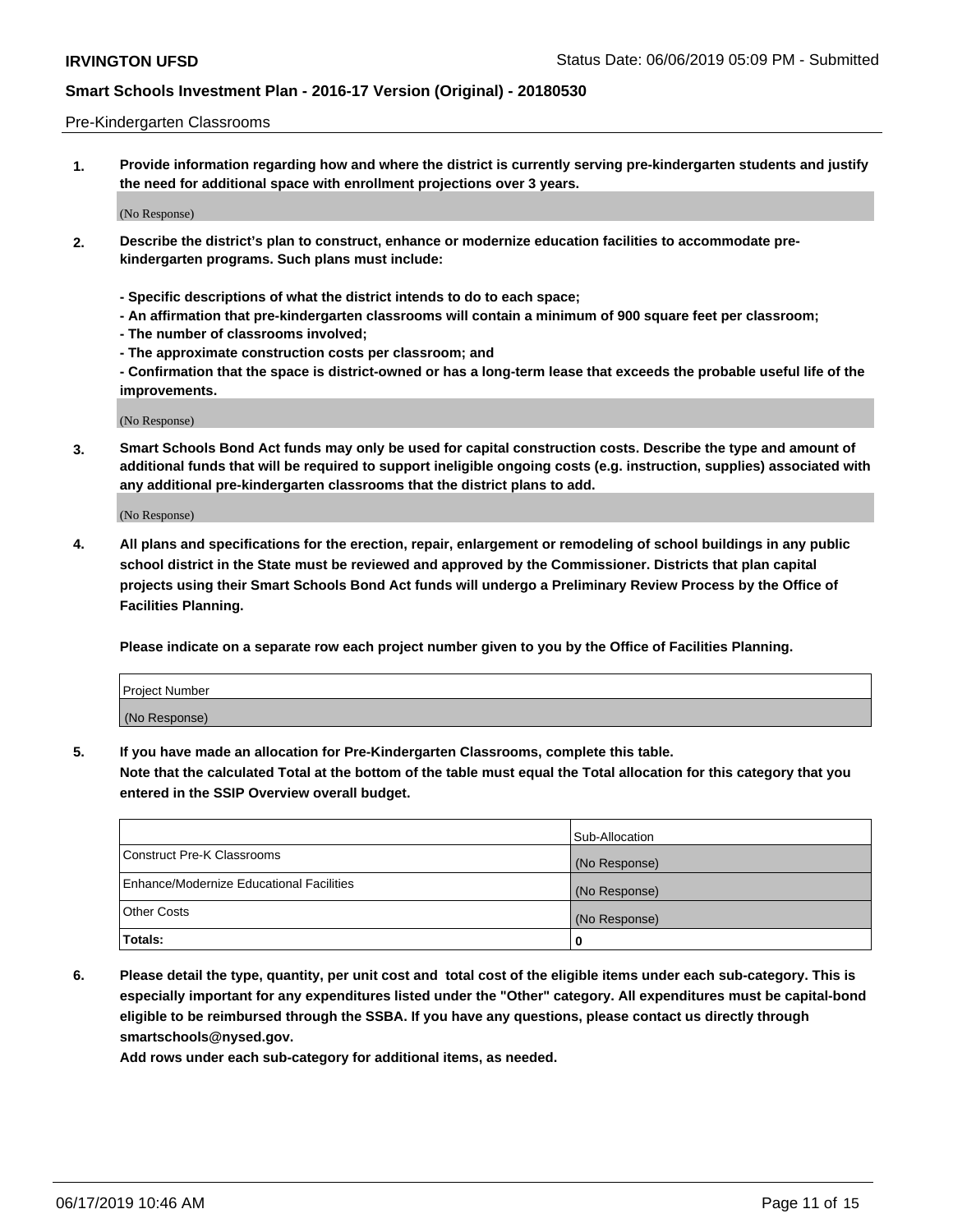Pre-Kindergarten Classrooms

| Select the allowable expenditure | Item to be purchased | Quantity      | Cost per Item | <b>Total Cost</b> |
|----------------------------------|----------------------|---------------|---------------|-------------------|
| type.                            |                      |               |               |                   |
| Repeat to add another item under |                      |               |               |                   |
| each type.                       |                      |               |               |                   |
| (No Response)                    | (No Response)        | (No Response) | (No Response) | (No Response)     |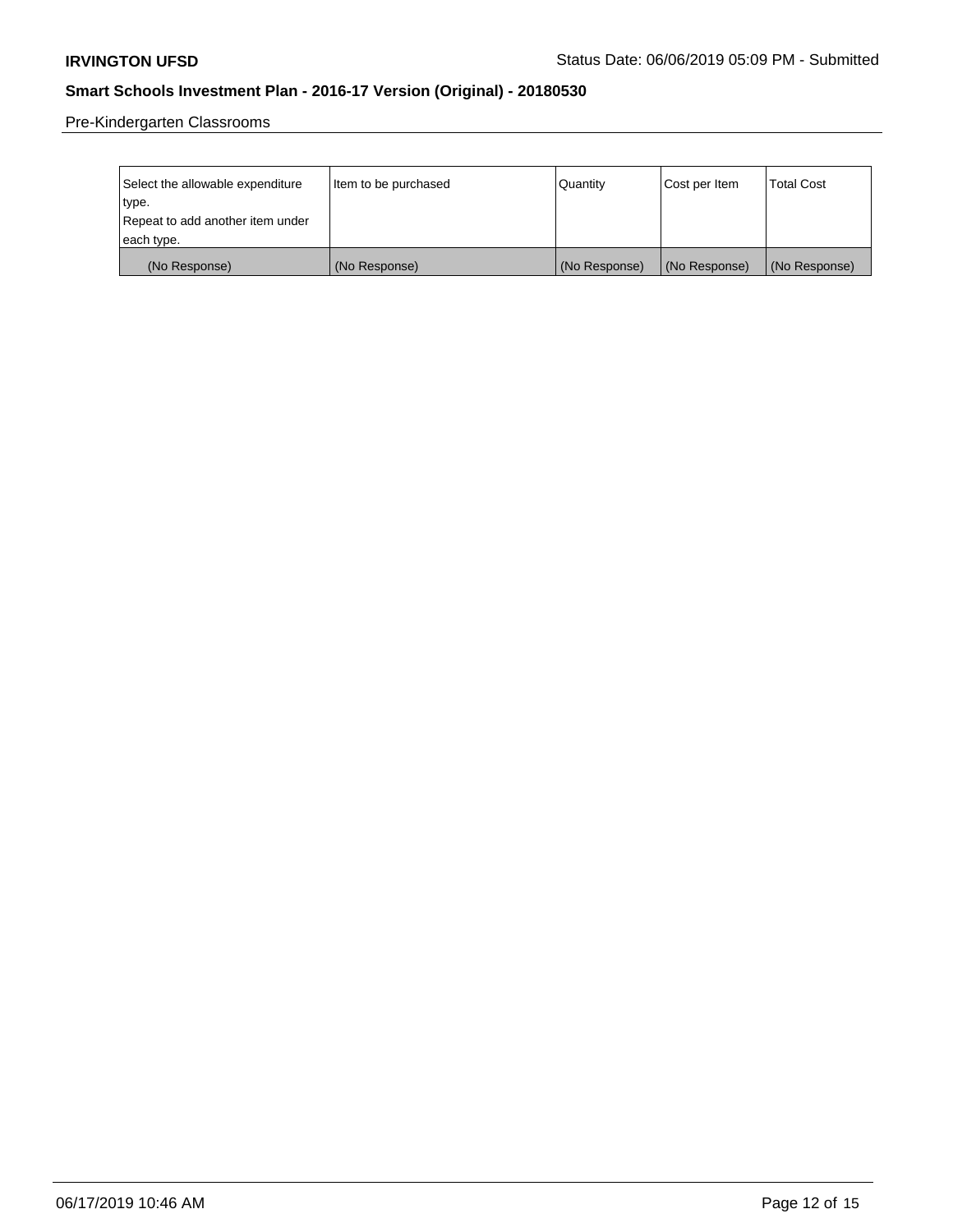Replace Transportable Classrooms

**1. Describe the district's plan to construct, enhance or modernize education facilities to provide high-quality instructional space by replacing transportable classrooms.**

(No Response)

**2. All plans and specifications for the erection, repair, enlargement or remodeling of school buildings in any public school district in the State must be reviewed and approved by the Commissioner. Districts that plan capital projects using their Smart Schools Bond Act funds will undergo a Preliminary Review Process by the Office of Facilities Planning.**

**Please indicate on a separate row each project number given to you by the Office of Facilities Planning.**

| Project Number |  |
|----------------|--|
|                |  |
|                |  |
|                |  |
|                |  |
| (No Response)  |  |
|                |  |
|                |  |
|                |  |

**3. For large projects that seek to blend Smart Schools Bond Act dollars with other funds, please note that Smart Schools Bond Act funds can be allocated on a pro rata basis depending on the number of new classrooms built that directly replace transportable classroom units.**

**If a district seeks to blend Smart Schools Bond Act dollars with other funds describe below what other funds are being used and what portion of the money will be Smart Schools Bond Act funds.**

(No Response)

**4. If you have made an allocation for Replace Transportable Classrooms, complete this table. Note that the calculated Total at the bottom of the table must equal the Total allocation for this category that you entered in the SSIP Overview overall budget.**

|                                                | Sub-Allocation |
|------------------------------------------------|----------------|
| Construct New Instructional Space              | (No Response)  |
| Enhance/Modernize Existing Instructional Space | (No Response)  |
| <b>Other Costs</b>                             | (No Response)  |
| Totals:                                        | 0              |

**5. Please detail the type, quantity, per unit cost and total cost of the eligible items under each sub-category. This is especially important for any expenditures listed under the "Other" category. All expenditures must be capital-bond eligible to be reimbursed through the SSBA. If you have any questions, please contact us directly through smartschools@nysed.gov.**

| Select the allowable expenditure | Item to be purchased | l Quantitv    | Cost per Item | <b>Total Cost</b> |
|----------------------------------|----------------------|---------------|---------------|-------------------|
| type.                            |                      |               |               |                   |
| Repeat to add another item under |                      |               |               |                   |
| each type.                       |                      |               |               |                   |
| (No Response)                    | (No Response)        | (No Response) | (No Response) | (No Response)     |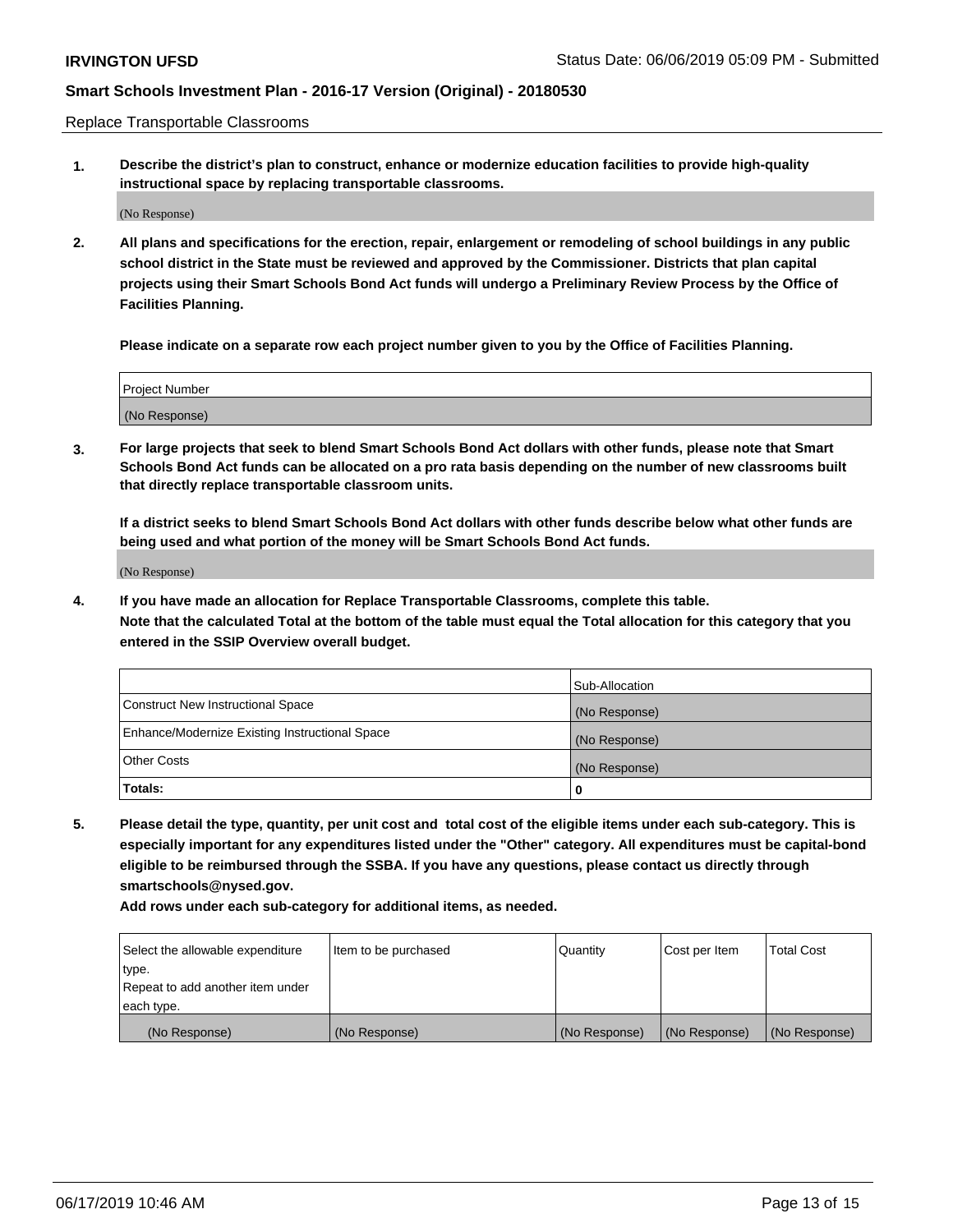High-Tech Security Features

**1. Describe how you intend to use Smart Schools Bond Act funds to install high-tech security features in school buildings and on school campuses.**

(No Response)

**2. All plans and specifications for the erection, repair, enlargement or remodeling of school buildings in any public school district in the State must be reviewed and approved by the Commissioner. Districts that plan capital projects using their Smart Schools Bond Act funds will undergo a Preliminary Review Process by the Office of Facilities Planning.** 

**Please indicate on a separate row each project number given to you by the Office of Facilities Planning.**

| <b>Project Number</b> |  |
|-----------------------|--|
| (No Response)         |  |

- **3. Was your project deemed eligible for streamlined Review?**
	- Yes
	- $\square$  No
- **4. Include the name and license number of the architect or engineer of record.**

| <b>Name</b>   | License Number |
|---------------|----------------|
| (No Response) | (No Response)  |

**5. If you have made an allocation for High-Tech Security Features, complete this table.**

**Note that the calculated Total at the bottom of the table must equal the Total allocation for this category that you entered in the SSIP Overview overall budget.**

|                                                      | Sub-Allocation |
|------------------------------------------------------|----------------|
| Capital-Intensive Security Project (Standard Review) | (No Response)  |
| <b>Electronic Security System</b>                    | (No Response)  |
| <b>Entry Control System</b>                          | (No Response)  |
| Approved Door Hardening Project                      | (No Response)  |
| <b>Other Costs</b>                                   | (No Response)  |
| Totals:                                              | 0              |

**6. Please detail the type, quantity, per unit cost and total cost of the eligible items under each sub-category. This is especially important for any expenditures listed under the "Other" category. All expenditures must be capital-bond eligible to be reimbursed through the SSBA. If you have any questions, please contact us directly through smartschools@nysed.gov.**

| Select the allowable expenditure | Item to be purchased | l Quantitv    | Cost per Item | <b>Total Cost</b> |
|----------------------------------|----------------------|---------------|---------------|-------------------|
| type.                            |                      |               |               |                   |
| Repeat to add another item under |                      |               |               |                   |
| each type.                       |                      |               |               |                   |
| (No Response)                    | (No Response)        | (No Response) | (No Response) | (No Response)     |